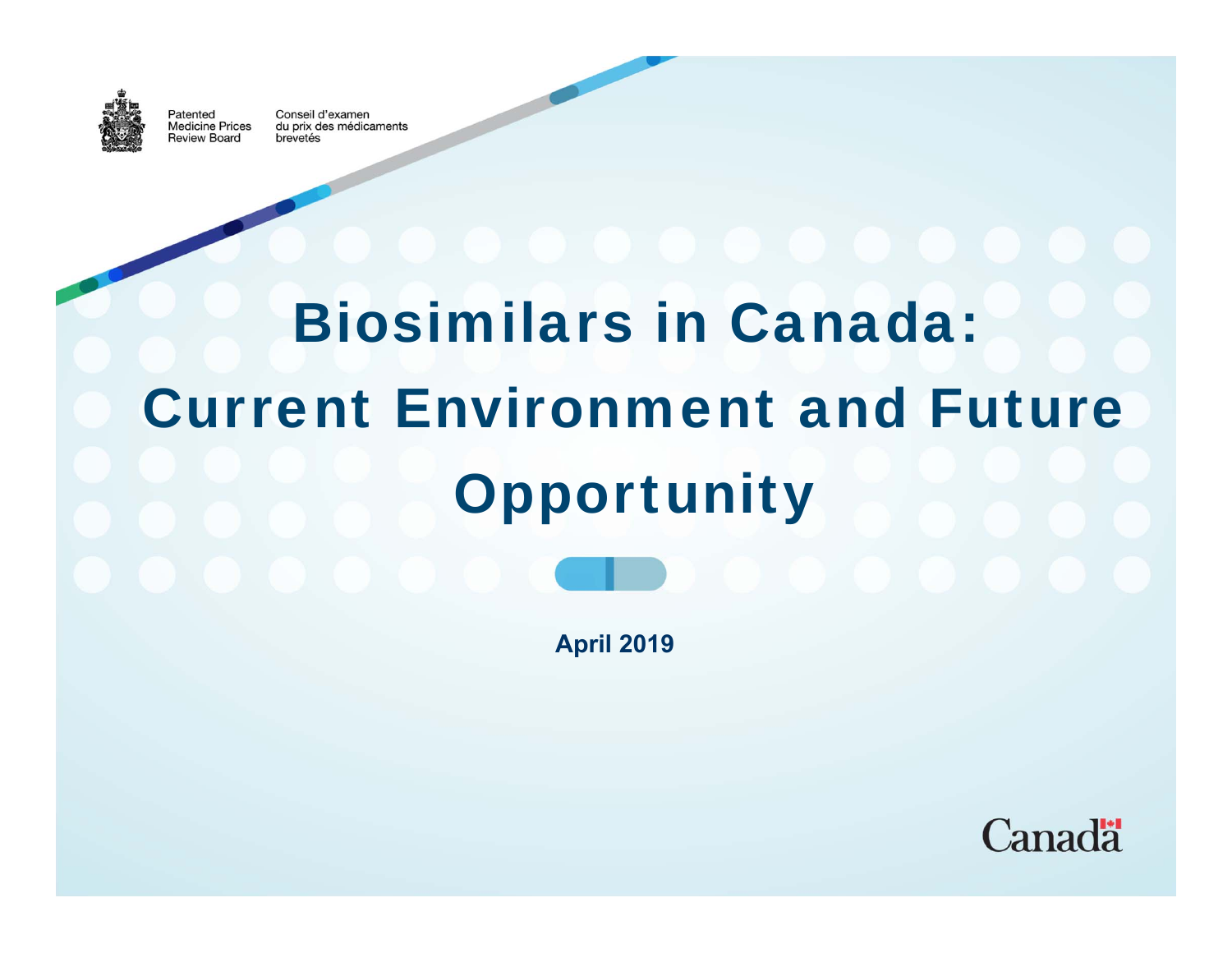## **Biologics – an important segment of the Canadian pharmaceutical market**



Data source: MIDAS™ Database, prescription retail and hospital markets, 2018, IQVIA. All rights reserved. \*Includes biologics patented in Canada as of 2017.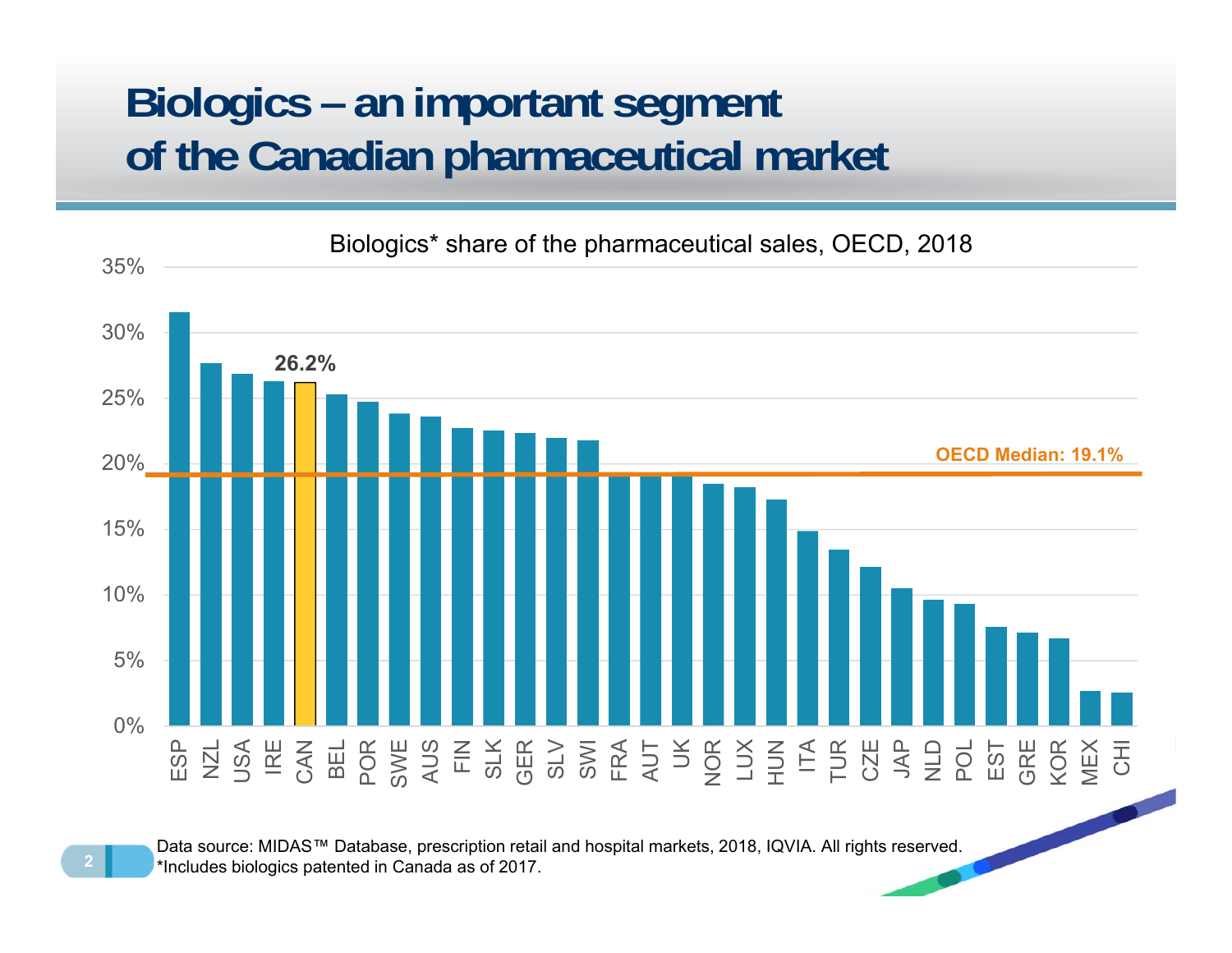## **Canada has the second highest per capita spending on biologics**

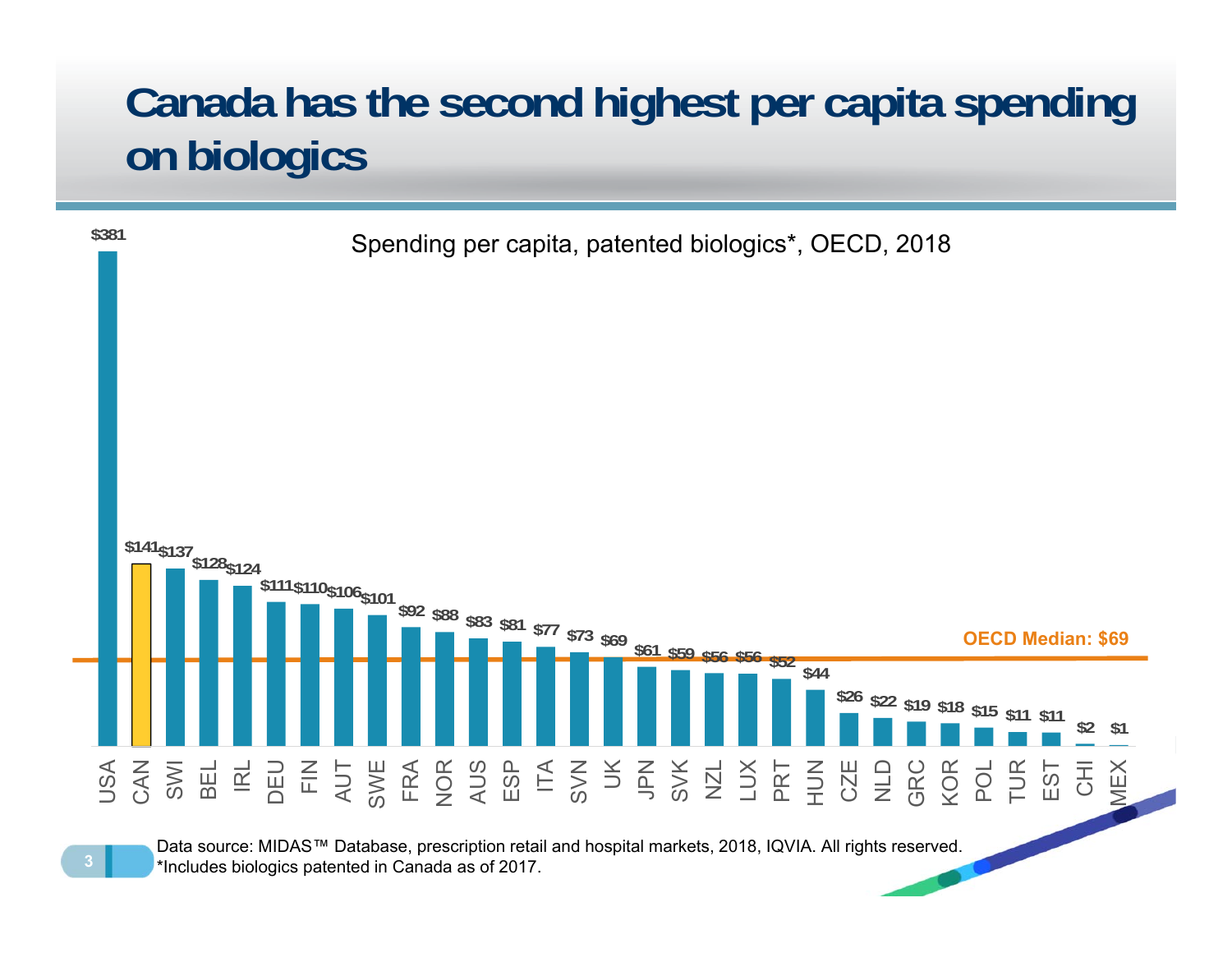#### **Canada has the second highest prices for biologics**

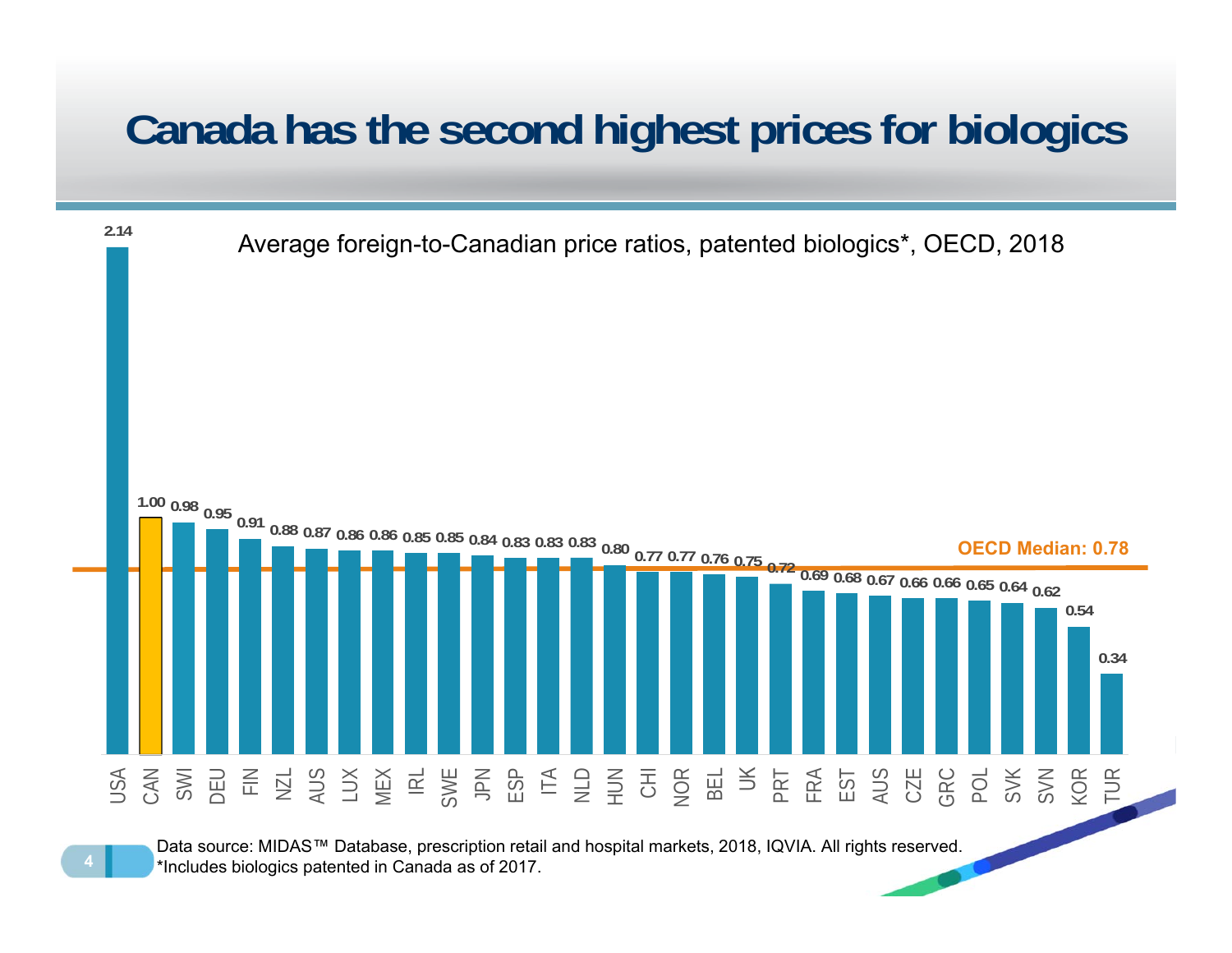#### **Biologics sales are on the rise, despite biosimilar availability in high-sales areas**

Trends in patented biologics\* sales, Canada, 2009-2018



Data source: MIDAS™ Database, prescription retail and hospital markets, 2018, IQVIA. All rights reserved. \*Includes biologics patented in Canada as of 2017.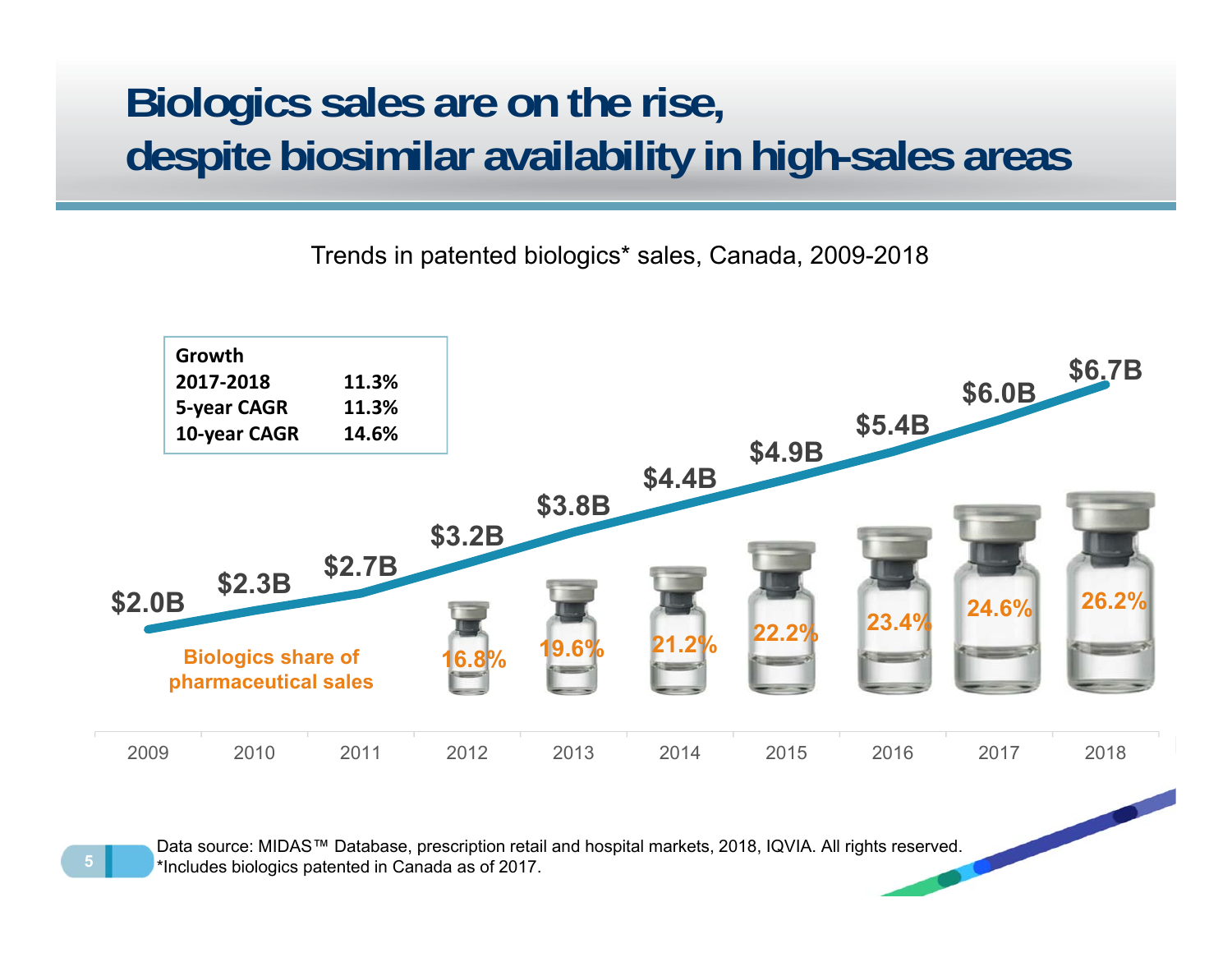## **Biosimilar availability: Canada lags behind Europe**



Data source: MIDAS™ Database, prescription retail and hospital markets, 2017-2018, IQVIA. All rights reserved. \*Includes biologics patented in Canada as of 2017.

**6**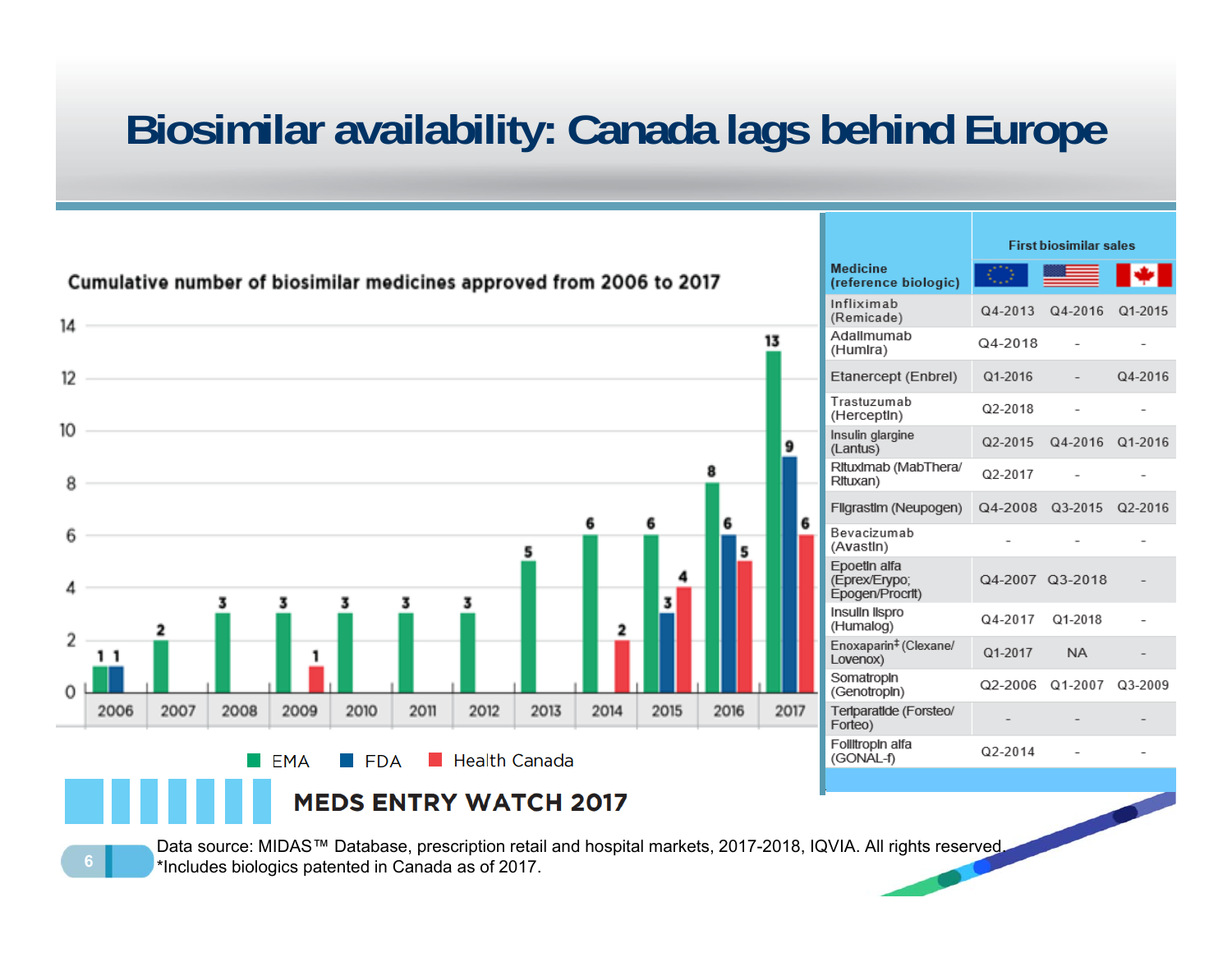## **Biosimilar uptake: Canada lags behind Europe**

| <b>Biologic medicine</b> | Sales in Canada,<br>2017 | Biosimilar uptake, Q4-2017 (share of units) |      |       |       |     |      |                                 |
|--------------------------|--------------------------|---------------------------------------------|------|-------|-------|-----|------|---------------------------------|
|                          | (million)                | 0%                                          | 20%  | 40%   | 60%   | 80% | 100% |                                 |
| <b>Infliximab</b>        | \$1,092                  |                                             | 4.0% |       |       |     |      |                                 |
| Etanercept               | \$316                    |                                             | 3.1% |       |       |     |      | $\square$ Median<br><b>OECD</b> |
| Insulin glargine         | \$274                    |                                             | 2.6% |       |       |     |      |                                 |
| Rituximab                | \$256                    |                                             |      |       |       |     |      |                                 |
| Filgrastim*              | \$128                    |                                             |      |       | 43.5% |     |      | $\square$ Median<br>PMPRB7      |
| Epoetin alfa*            | \$102                    |                                             |      |       |       |     |      |                                 |
| <b>Enoxaparin sodium</b> | \$61                     |                                             |      |       |       |     |      | $\blacksquare$ Canada           |
| Somatropin               | \$39                     |                                             |      | 22.6% |       |     |      |                                 |
| Follitropin alfa*        | \$20                     |                                             |      |       |       |     |      |                                 |



Data source: MIDAS™ Database, prescription retail and hospital markets, 2017, IQVIA. All rights reserved

**7**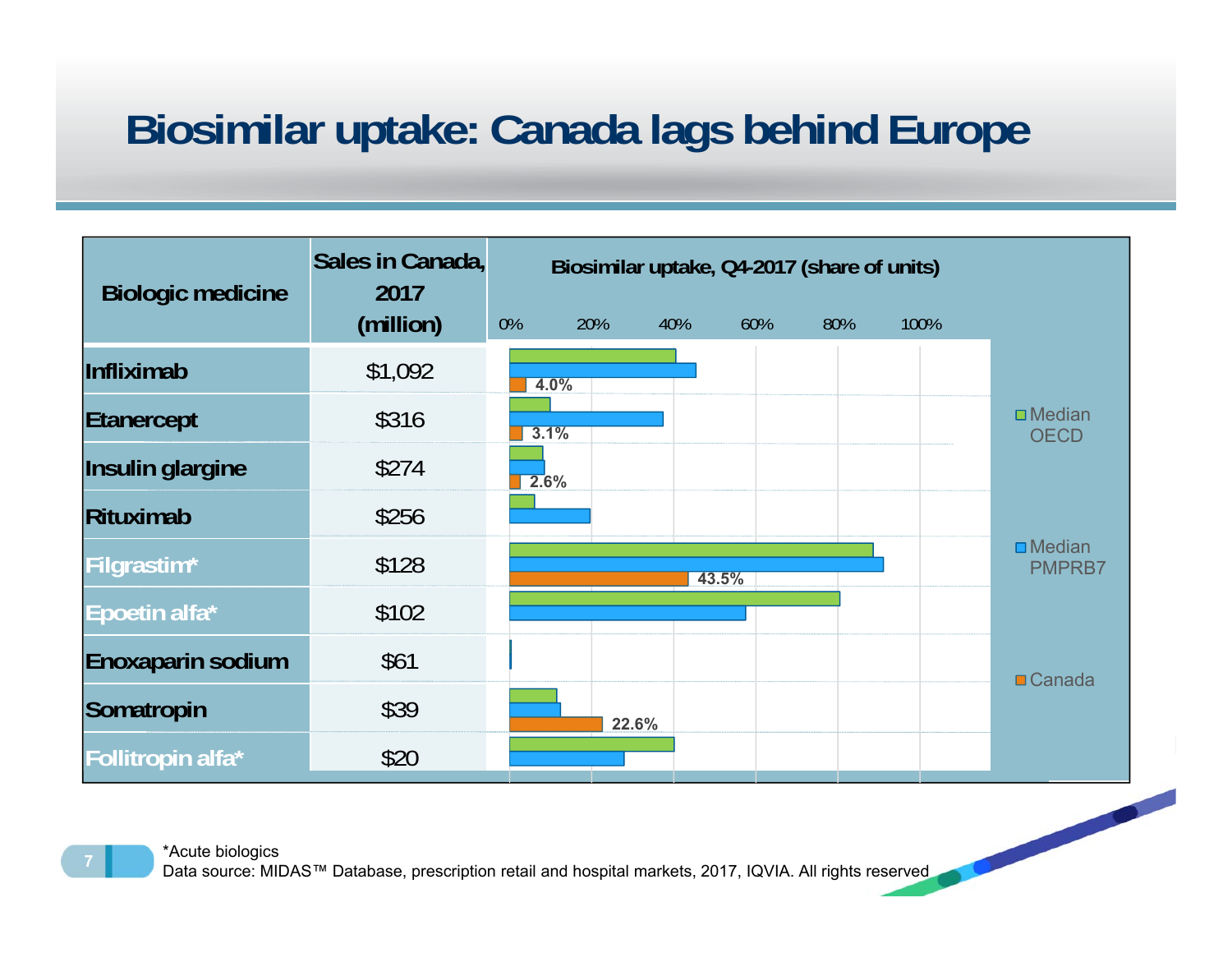#### **Fewer patients initiated on infliximab after biosimilar entry**

#### …instead, new patients start on other originator products

Less than half of new infliximab patients were initiated on the biosimilar in 2017



Data source: National Prescription Drug Utilization Information System Database, Canadian Institute for Health Information.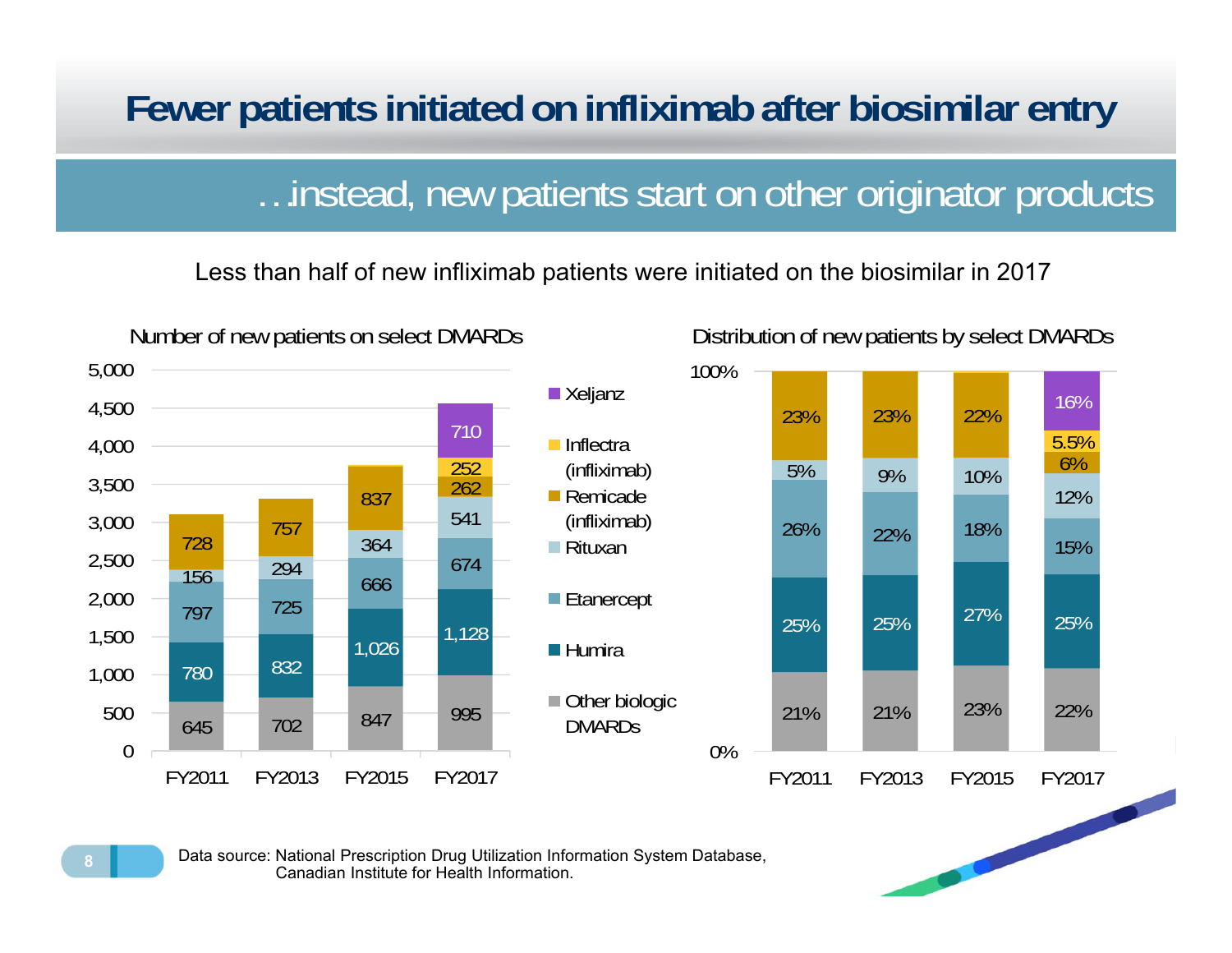# **The infliximab experience: the biosimilar uptake**

Without switching existing patients and only initiating few new patients on the biosimilars, Canada lags behind all OECD countries in terms of the infliximab biosimilar uptake

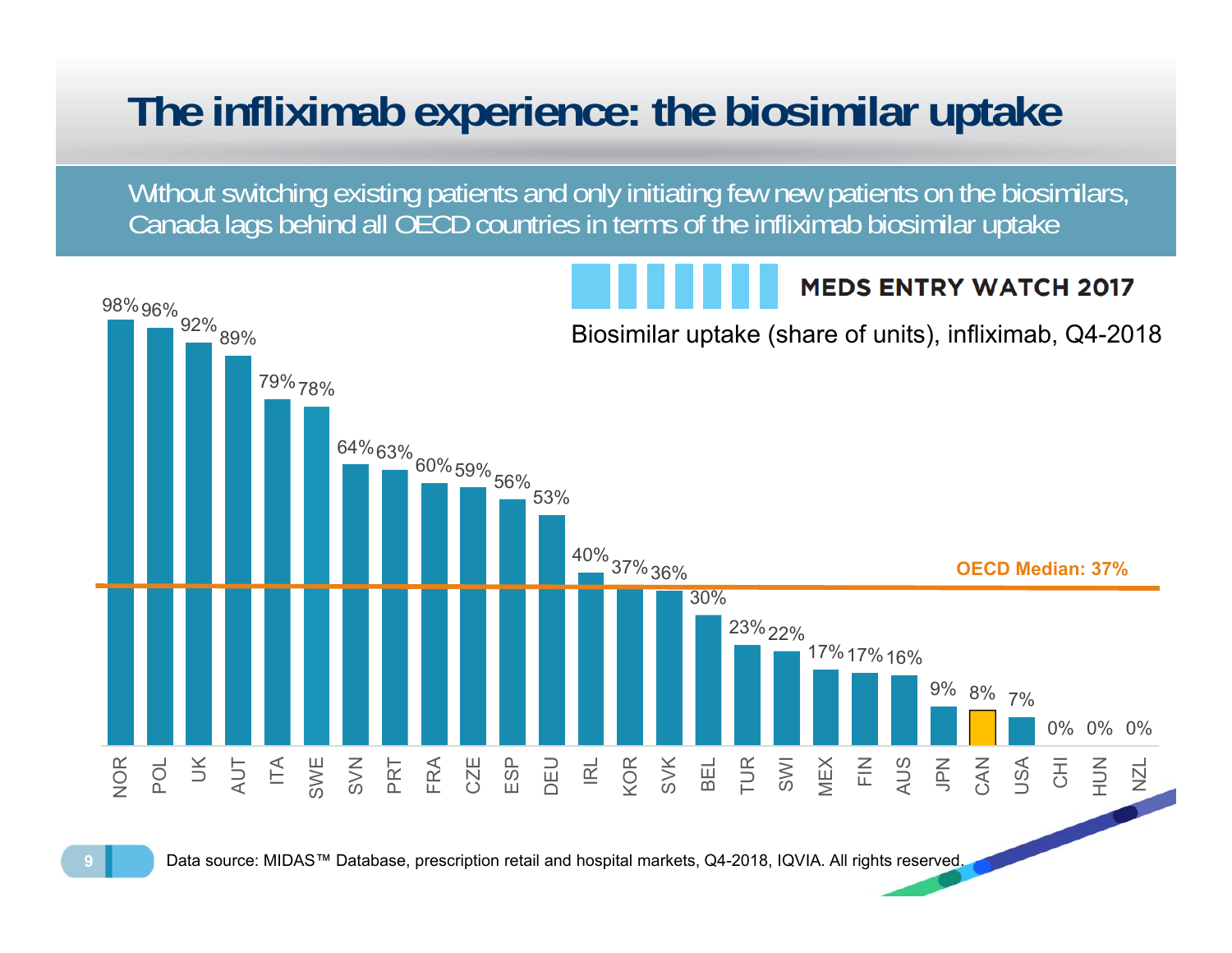## **Biosimilars are often priced higher in Canada**

| <b>Biosimilar</b><br>(highest-selling form<br>and strength) | Price in<br>Canada (\$)  | Foreign-to-Canadian<br>price ratios |                          | <b>Median foreign prices</b><br>(CAD) |                          | <b>Discount relative to</b><br>reference biologic, Q4-2017 | <b>Biosimilar</b>          |
|-------------------------------------------------------------|--------------------------|-------------------------------------|--------------------------|---------------------------------------|--------------------------|------------------------------------------------------------|----------------------------|
|                                                             |                          | PMPRB7                              | <b>OECD</b>              | PMPRB7                                | <b>OECD</b>              | Canada                                                     | prices are                 |
| Infliximab<br>(inf. dry bottle, 100 mg)                     | 535                      | 1.08                                | 0.93                     | 578                                   | 495                      | 45.0%                                                      | generally                  |
| Etanercept<br>(prefill autoinj, 50 mg/mL, 0.98 mL)          | 274                      | 0.84                                | 0.87                     | 231                                   | 237                      | 30.6%                                                      | higher, despite<br>greater |
| Insulin glargine<br>(prefill pens, 100 IU/mL, 3 mL)         | 14.30                    | 0.85                                | 0.77                     | 12.08                                 | 11.00                    | 23.9%                                                      | discounts,                 |
| Rituximab<br>(infus.via/bot., 10 mg/mL, 50 mL)              |                          |                                     | $\overline{\phantom{a}}$ | 1,638                                 | 1,524                    | $\overline{\phantom{a}}$                                   | likely due to<br>higher    |
| Filgrastim<br>(prefill syrng, 600 y/mL, 0.5 mL)             | 144                      | 0.61                                | 0.41                     | 88.09                                 | 59.52                    | 17.6%                                                      | originator                 |
| Epoetin alfa<br>(prefill syrng, 40 K/mL, 1 mL)              |                          |                                     | $\equiv$                 | 329                                   | 314                      | $\overline{\phantom{0}}$                                   | prices<br>prevailing in    |
| Enoxaparin<br>(prefill syrng sc, 10 K/mL, 0.4 mL)           |                          |                                     | $\overline{\phantom{a}}$ | 3.62                                  | 3.62                     | $\overline{\phantom{a}}$                                   | Canada                     |
| Somatropin<br>(cartridges, 20 IU/mL, 1.5 mL)                | 308                      | 1.08                                | 0.88                     | 333                                   | 272                      | 18.2%                                                      |                            |
| Follitropin alfa<br>(prefill pens, 600 IU/mL, 1.5 mL)       | $\overline{\phantom{a}}$ | ÷                                   | ÷                        | $\overline{\phantom{a}}$              | $\overline{\phantom{a}}$ | $\overline{a}$                                             |                            |
| <b>Sales-weighted average</b>                               |                          | 0.97                                | 0.85                     |                                       |                          | 36.7%                                                      |                            |

#### **MEDS ENTRY WATCH 2017**

Data source: MIDAS™ Database, prescription retail and hospital markets, 2017, IQVIA. All rights reserved.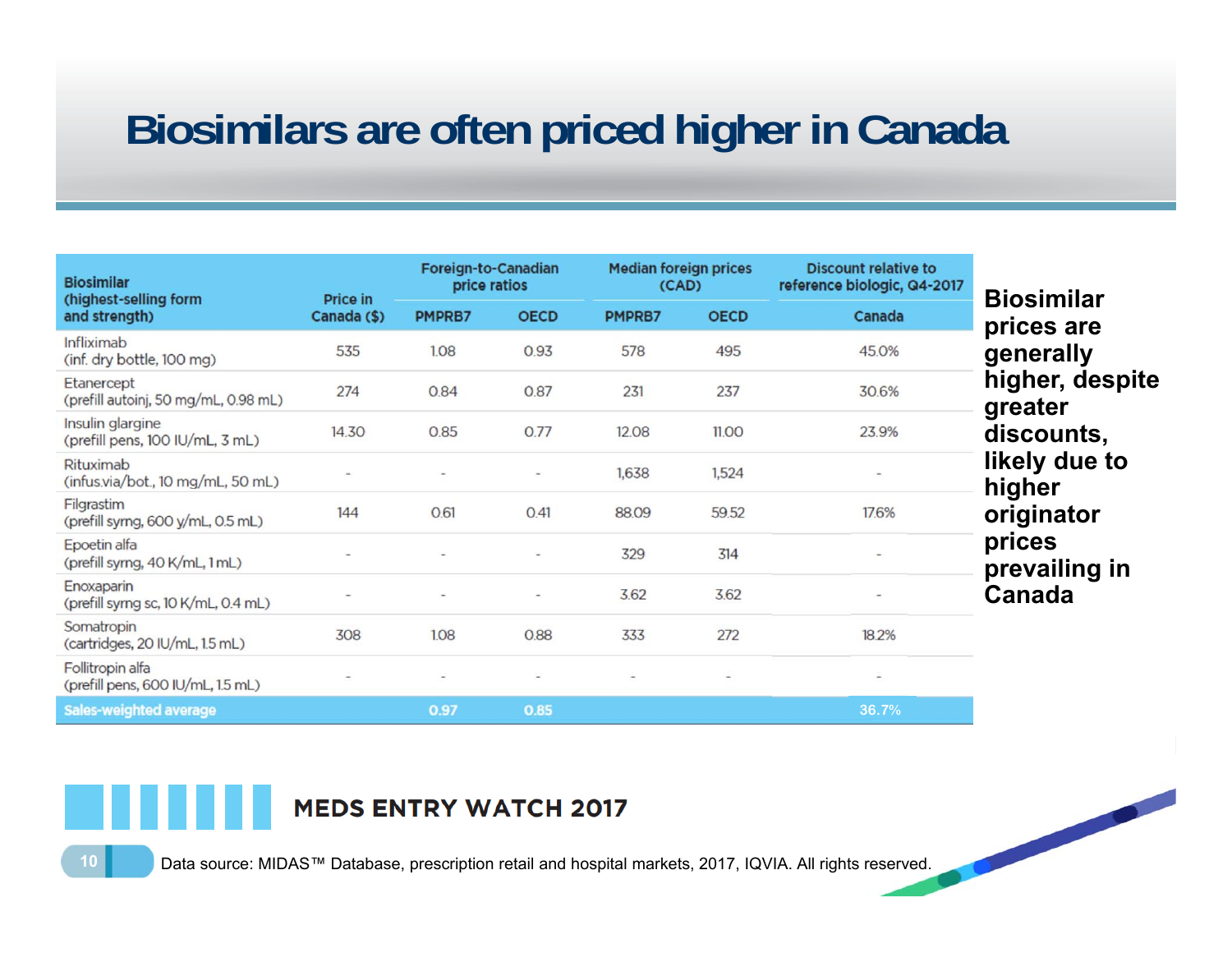## **Why biosimilar savings matter?**

#### **Cost drivers in select Canadian public drug plans**

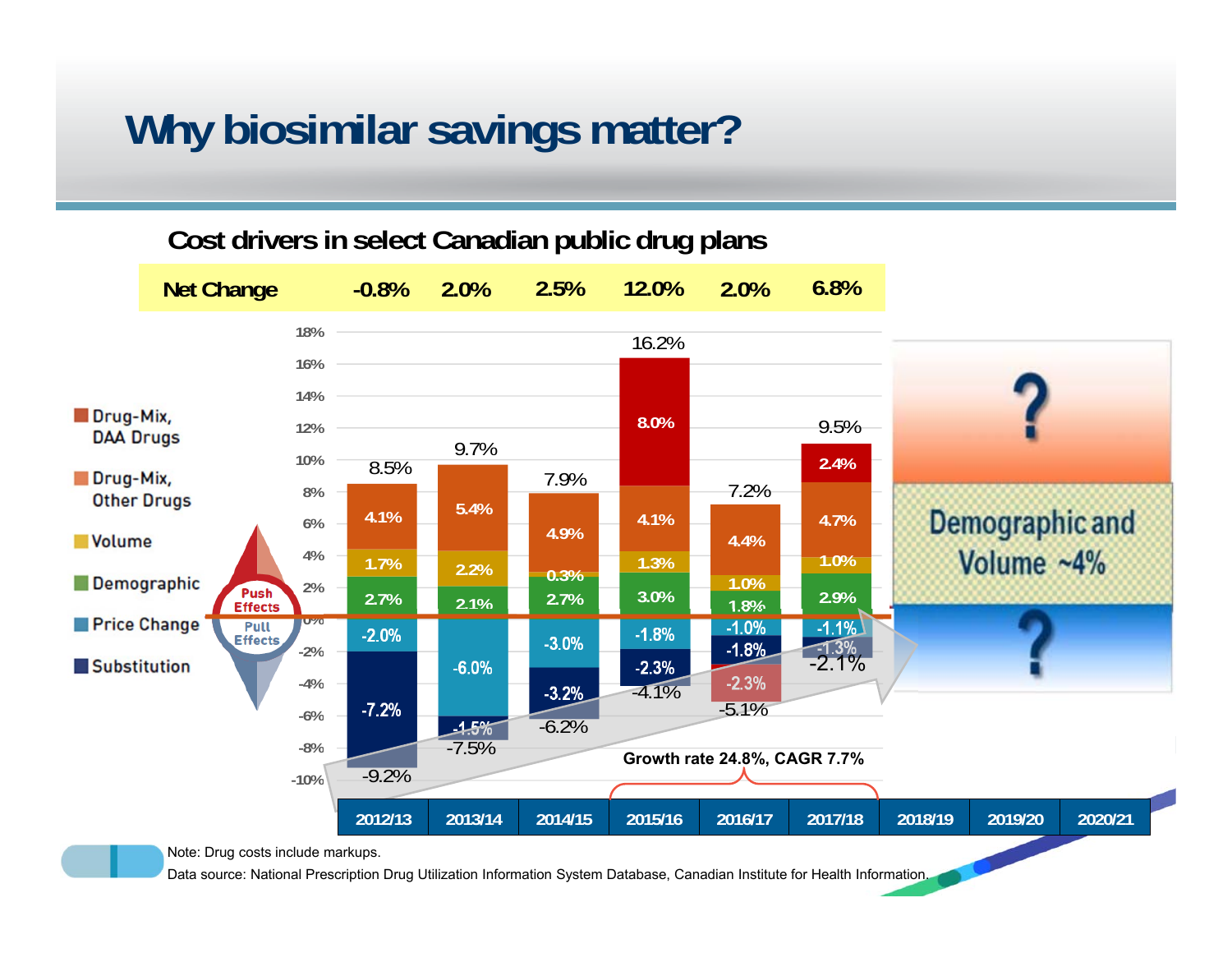# **Canadian savings only a fraction of their potential**

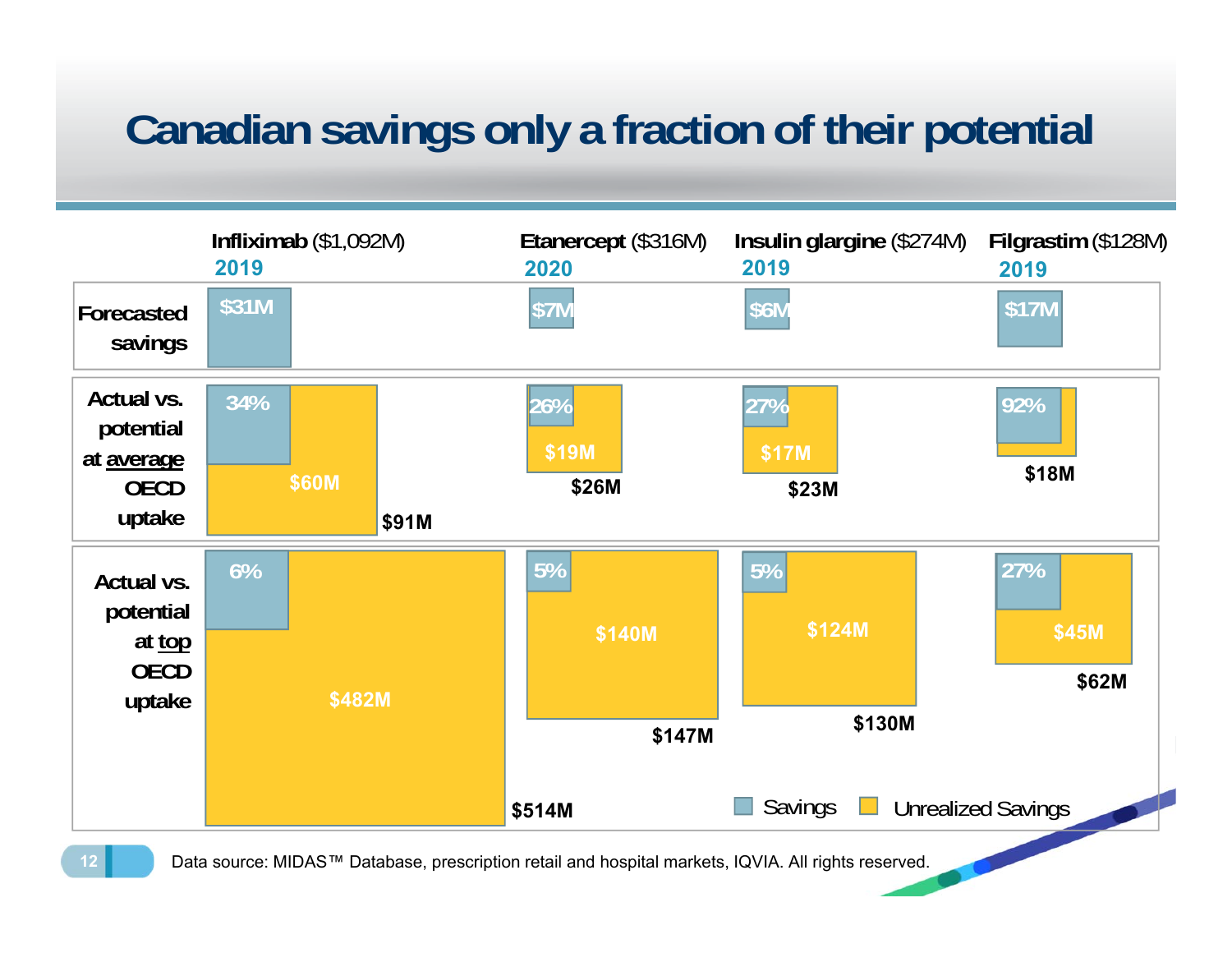#### **Recent developments in Canada**

- **Biosimilar industry association:** announces the introduction of Patient Support Programs to be launched in 2019
- **HTA:** CADTH streamlined the biosimilar review process (Feb 2018), with fewer submission requirements, shortened review period, etc.
- **Price negotiation:** pCPA Policy on Biologics and Biosimilars (Sept 2018) aims for parallel processes with the HTA, requires price transparency and considers the implementation of tiered listing and switching
- **Public payers:**
	- $\mathcal{C}$  Preferential reimbursement: generally applies to biosimilars for treatment-naïve patients (e.g., Remicade) – those on reference biologic do not have to switch; Quebec only reimburses the lowest priced version of infliximab
	- ⊔ Tired reimbursement: implemented by Manitoba – new patients required to try two Tier 1 products before being reimbursed for a Tier 2 product; Tier 1 biologic products have been determined to be the most cost-effective
- $\blacktriangleright$  **Private payers:**
	- × Preferential reimbursement: e.g., Green Shield Canada opened its biosimilar transition program to any sponsor who wishes to take part (Dec 2018); patients that do not switch to the biosimilar pay the difference out of pocket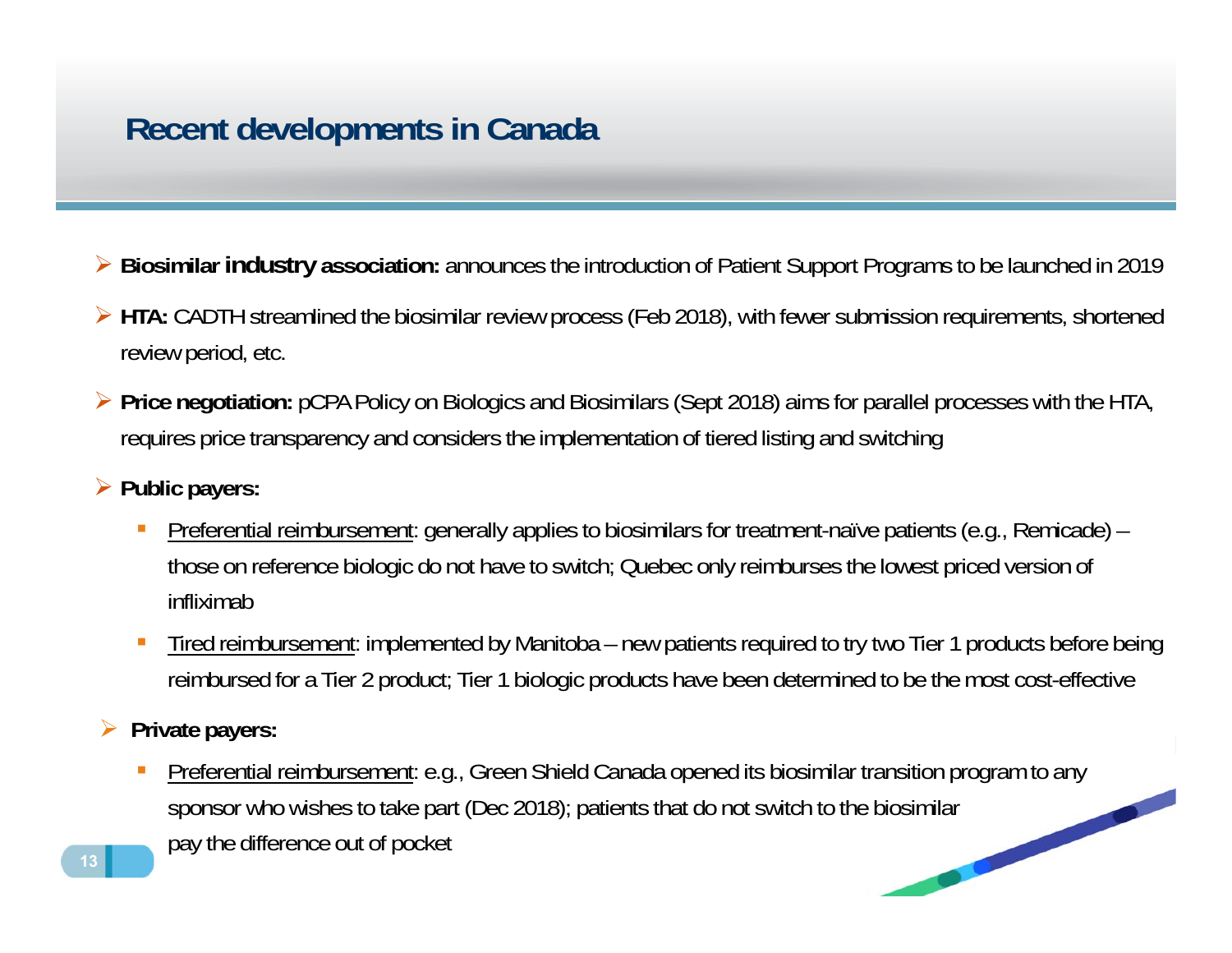#### **Conclusions**

- **Canada has the second highest spending on biologics in the OECD, and pays the second highest prices**
- **Canadian biosimilar availability and uptake lags behind Europe**
- **Biosimilar savings have been minimal in Canada, well below international norms**
- **Given the cost pressures, payers depend on biosimilar savings to fund new and innovative therapies**
- **Canadian biosimilar industry, HTA, price negotiators, and payers are taking steps towards greater market penetration of biosimilars: Patient Support Programs, streamlined and transparent processes, preferential reimbursement, transitioning, and tiered reimbursement**